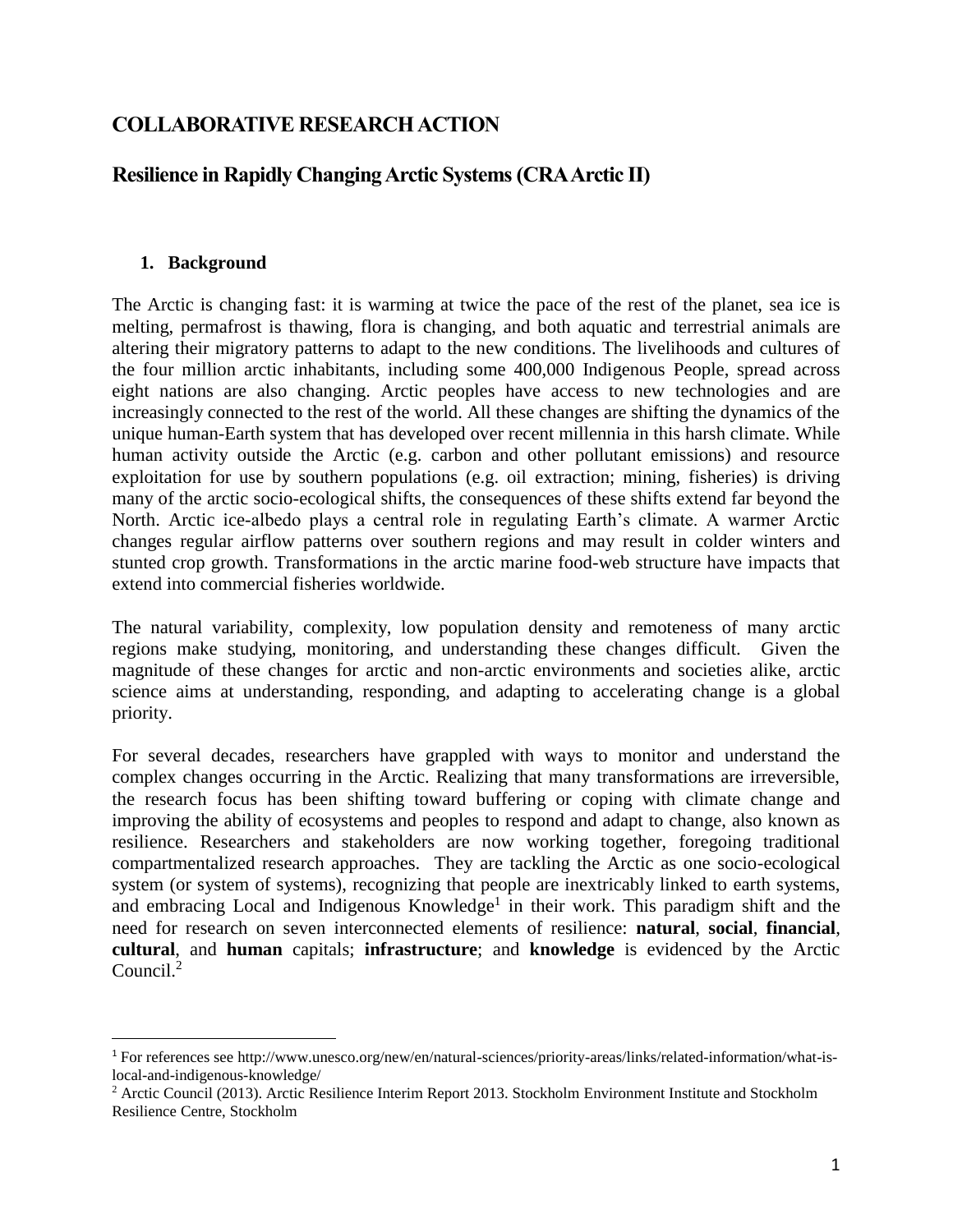#### **2. Elements of resilience**

To enhance adaptive capacity, it is important to understand what processes are building (or eroding) each of the seven resilience elements.

#### Arctic **natural** systems

Arctic ecosystems and climate are intricately linked to the rest of the planet; changes in the high North can trigger cascading effects outside the Arctic. Arctic ecosystems, where many species migrate during the northern summer, are essential to maintaining global biodiversity. Further, Northern peoples are dependent on arctic ecosystems for their livelihoods, identities, economy, and well-being. Adequately identifying and describing variations and shifts in arctic ecosystems requires complex surveillance of an entire region, with arrays of innovative sensors, novel sampling design, threading together of different knowledge systems, and robust upscaling procedures. Impacts such as sea-level rise (and resulting coastal erosion), permafrost thawing and implications for infrastructure, ocean warming, eutrophication, emergent agriculture, invasive species and concentrations of contaminants will affect livelihoods that are built on ecosystem-services, both in the High North and at lower latitudes that depend on arctic resources, such as fish stocks.

The social, physical and cultural well-being of arctic communities, including Indigenous Peoples', are also dependent on healthy ecosystems. There is critical need to understand the resilience of arctic ecosystems to anticipate their response and ability to withstand change.

## **Human, social,** and **cultural** elements of resilience (3 elements)

For millennia, Arctic residents have adapted to change, but the current pace threatens traditional subsistence activities, mobility patterns and settlement, and other local use of the land and sea. In parts of the Arctic, coastal erosion and thawing permafrost are displacing communities and retreating sea ice is shifting and destabilizing hunting grounds, which has further influence on identity, individual and collective behavior, spirituality and food security. Globalization and the spread of communication technologies are exacerbating the loss of indigenous languages and non-westernized curricula. At the same time, these same technologies connect remote arctic communities and, when harnessed effectively, can add to cultural resilience. They are also revealing the beauty and challenges facing the Arctic to the rest of the world, driving tourism, northward migration, and social and political pressure to preserve the region's unique ecosystems. More than ever, arctic communities will need to rely on their human, social and cultural capital, which comprises the skills, knowledge, leadership and creativity of its people, to face their many challenges. Education, defined broadly to include Indigenous ways-of-knowing, is essential to building this human capital. Self-organization is a pillar of resilient communities; Arctic Peoples are working to solve problems together, building and maintaining social connections and intra- and inter-community networks. Human and social capital cannot develop without strong cultural anchors to maintain well-being and drive the self-determination of communities towards resiliency.

## **Knowledge** asset

Despite recent efforts to incorporate Local and Indigenous Knowledge into research and decision-making processes, more work is necessary. Resilience cannot be developed without a partnership among diverse knowledge systems. What represents 'research' to academics is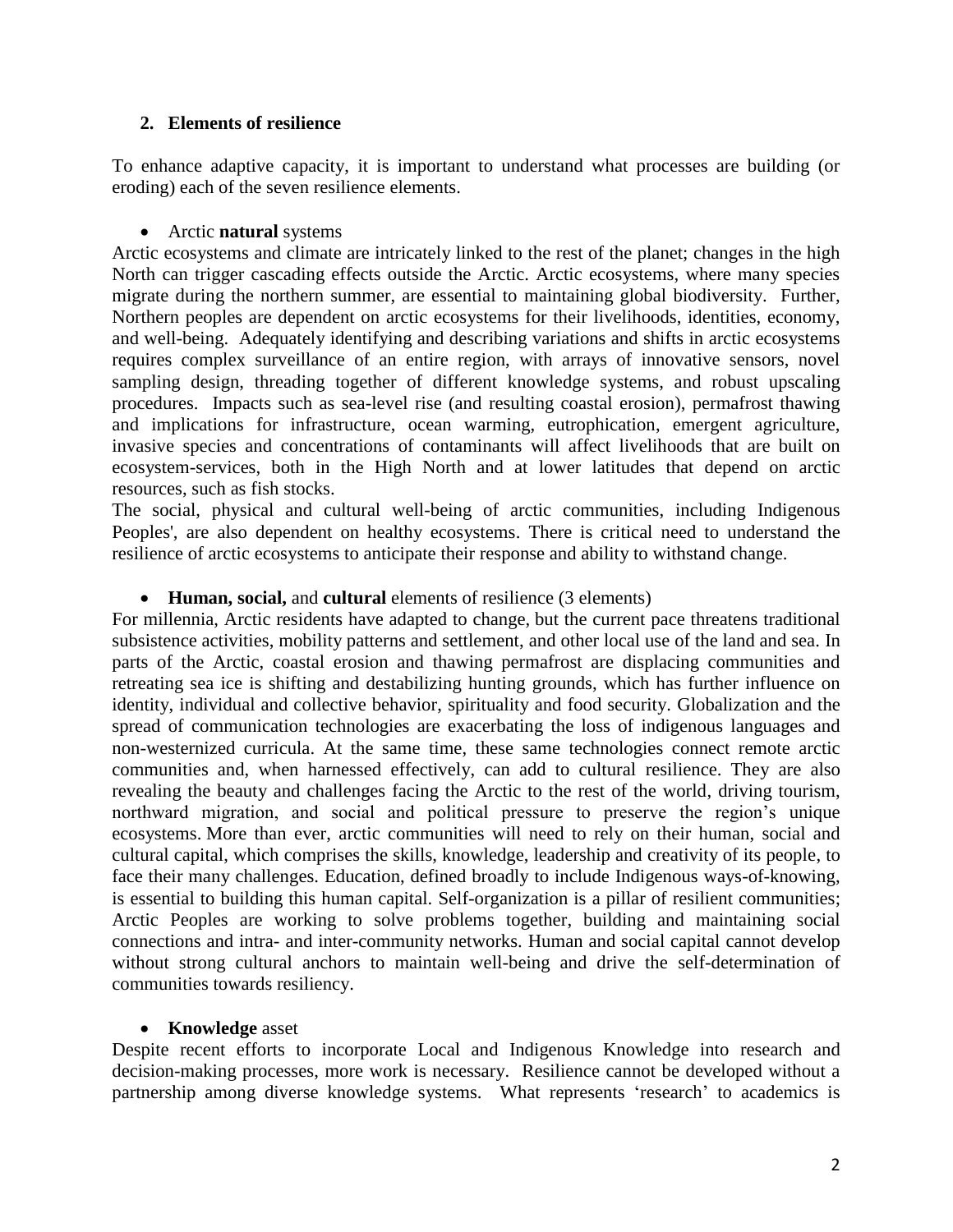'problem-solving' to others. Collaboration between the two allows for the uptake of results and legacy learning far beyond the years of a research project. Respect for and inclusion of Indigenous Knowledge brings both historical and observational perspective, built over millennia, to resilience. Local and Indigenous Knowledge confers a holistic understanding of people and their environment, much in the same way that resilience strives to support human-earth systems during periods of change.

#### **Financial** capital

Arctic economies are heterogeneous. Within a single community there may be contributions from local subsistence as well as global energy markets and commercial trade. Financial decision-making may take place by individuals, local, regional or national governments, corporate arms of Indigenous organizations, and are often informed through community engagement. Investment in Arctic resources may come from very remote sources with little connectivity to Arctic customs outside of supply-demand economics; likewise, Arctic firms may re-invest their profits in southern interests. Resilient financial futures for both Arctic residents and investors will require a more detailed understanding of the human-earth system and local value systems on which they rely. Smart investments and new financial tools are needed to build diversified arctic economies that can resist variability in global markets, without compromising Indigenous and local culture and traditions.

#### **Infrastructure**

In a sparsely populated region of harsh and variable climate, infrastructure can be the dividing line between life and death. The building and transport systems in parts of the Arctic have relied on a solid permafrost foundation, ice-protected shorelines, and near-continuous cold temperatures. Pipelines and building structures have been engineered to withstand certain variations in heat conductivity and thawing around their supports. Ice roads, haul roads, and airstrips assume certain ground conditions and weight tolerances. The majority of ship traffic is required to be at least ice-strengthened, if not possessing ice-breaking capabilities. As the foundational elements change (e.g., the ground warms, storms erode the coast, ice conditions vary), how arctic infrastructure will need to adapt? How will the framing of new infrastructure provide not only shelter and access, but also the evolving cultural needs of residents in the High North? What plans are there for responsive infrastructure that would be able to address oil spills, viral outbreaks, security threats, and other potential disasters of the human-health-environment variety? What role could the circular economy play in building and dismantling infrastructure?

## **3. Call Objectives**

This joint Belmont Forum CRA calls for co-developed and co-implemented proposals from integrated teams of natural and social scientists, and stakeholders to address key areas of arctic resilience understanding and action. This collaboration of academic and non-academic knowledge systems constitutes a transdisciplinary approach that will advance not only understanding of the fundamentals of arctic resilience but also spur action, inform decisionmaking, and translate into solutions for resilience. The term "stakeholder" is used here in its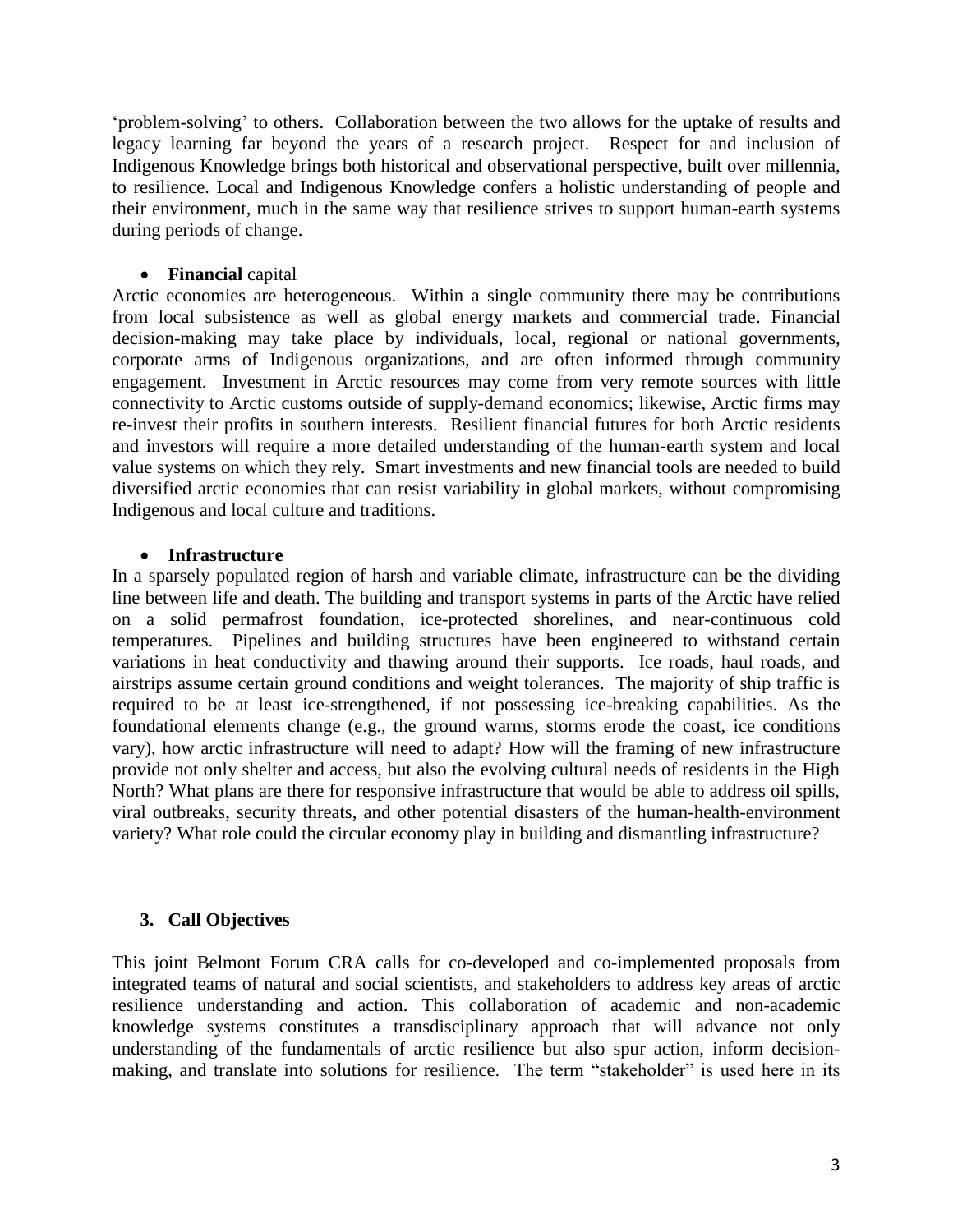broadest possible sense, allowing for co-development of projects with partners from, but not limited to, civil society, government, industry, NGOs, and Indigenous organizations.

Project teams must be international in their composition and must draw off of support from minimum three organizations supporting this CRA from minimum three different countries. Please refer to the organizational annexes for more information about support available for proposed projects. Project team partners who are not eligible for funding from any of the participating funding organizations can participate in the research project at their own expense as additional partner. Please ensure that your project theme is compliant with funding specifications by contacting the listed Organizational Contact Points in the relevant organizational annex documents for this call.

Proposing consortia are required to identify and address at least **two** of the seven interconnected elements of resilience, as described above. The following examples are provided only as illustration of cross-thematic areas of interest:

*Example 1:* The interrelationships among changing seasonal permafrost cover; maintenance and planning of infrastructure; regional transportation and human migration; community accessibility for local, subsistence, and private sector use; and municipal budgets.

*Example 2:* Implications of increased access to reasonably priced, reliable, and high-speed broadband internet and cellular communications in formerly-remote or small communities. How might internet and smart phone technology influence learning, communications, and employment opportunities in the Arctic? How would broadband infrastructure impact arctic resilience?

*Example 3:* Warming as a precursor for new health regimes. How will arctic government systems respond to advancing species and disease vectors from the South? What governance is in place to protect current arctic flora and fauna from invasive species and pollution that could arise from increasing tourism, shipping, extractive activities, or agriculture?

## **4. Reporting and Evaluation**

All funded projects are expected to attend kick-off, mid-term and end-term meetings organized by the Arctic II Theme Program Office for discussions and dissemination. The funders may decide on clustering these meetings with others. Project leaders will also provide an annual integrated update on their project accomplishments, using the BFgo reporting interface. The consortium lead for each award will receive log-in credentials from BFgo to complete these reports, which are due each year on June  $15<sup>th</sup>$  for the duration of the project. Additional reporting may be required by supporting funders for a given award and should be completed per the award terms and conditions with that organization.

## **5. Open Data**

All proposed projects will require a data management plan. If needed, data management plan